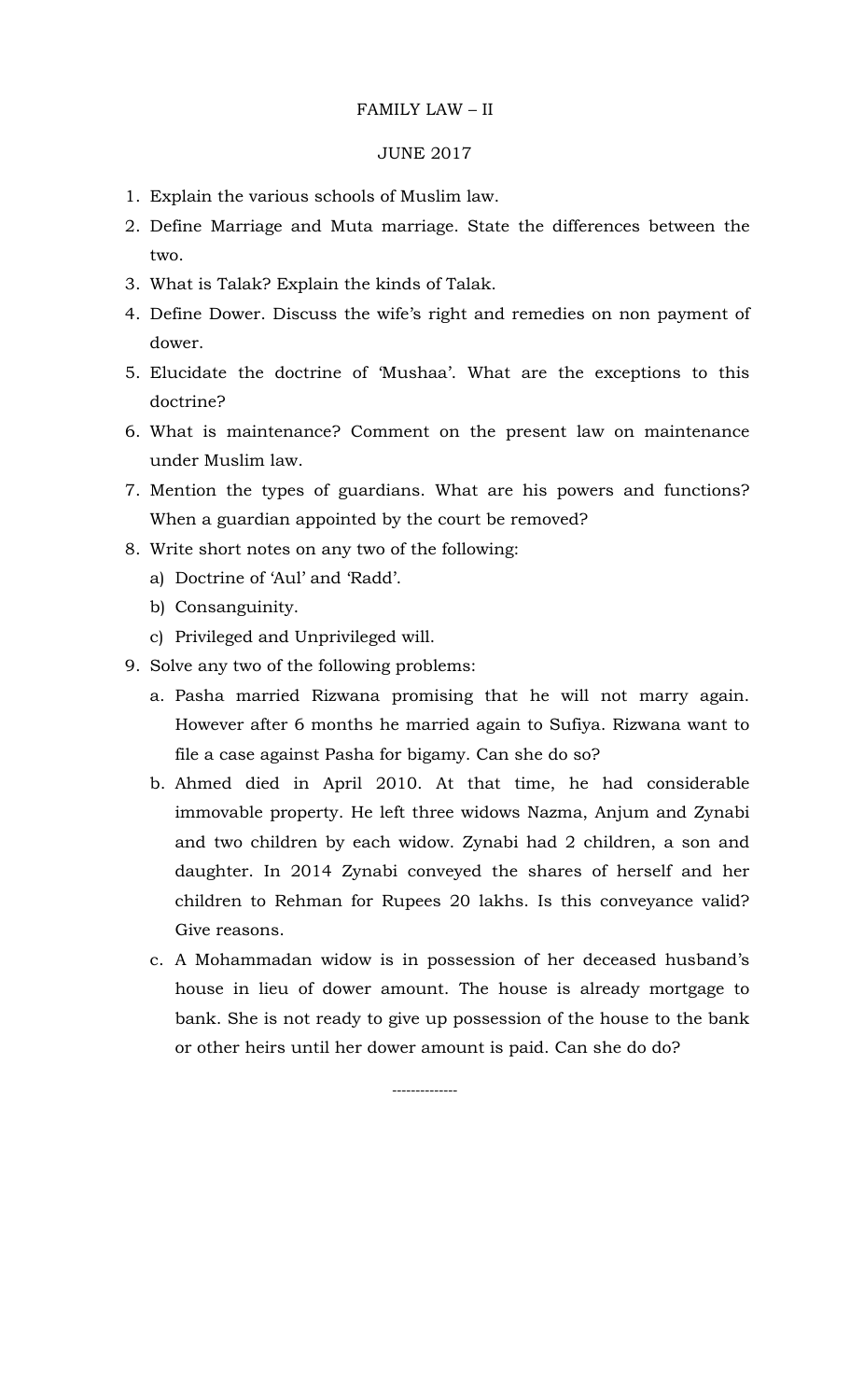## **FAMILY LAW – II**

### **(NEW BATCH)**

### **JUNE 2017**

- 1. Who is a Muslim? What are the consequences of colourable conversion? Discuss with the help of decided cases.
- 2. Define Dower. Explain the various kinds of Dower.
- 3. What is Talak? State in detail different modes of talak.
- 4. Explain the essentials of a valid gift under Mohammedan law.
- 5. Define Privileged Will. State the rules for the execution of privileged will.
- 6. Who is curator? What are his powers?
- 7. Explain the salient features of Family Courts Act, 1984.
- 8. Write short notes on any two:
	- a) Mutawalli.
	- b) Probate.
	- c) Mushaa Doctrine.
- 9. Answer any two with reasons:
	- a) A Hanafi Mohammedan dies leaving behind his widow, father and father's father. Assign their shares.
	- b) An Indian Christian dies leaving behind his mother, brother and sister. Distribute the property.
	- c) A legacy is made to 'A' and 'B'. 'A' dies before the testator. What is the effect of the legacy?

# **FAMILY LAW – II DECEMBER 2017**

-------------

- 1. Discuss briefly the sources of Mohammedan law.
- 2. Distinguish between void and irregular marriage and state the effects of valid, void and irregular marriages.
- 3. Explain the principles of acknowledgment of paternity.
- 4. Explain the different ways in which a marriage may be dissolved under Mohammedan Law.
- 5. Define will and state the limit of testamentary power of a Muslim.